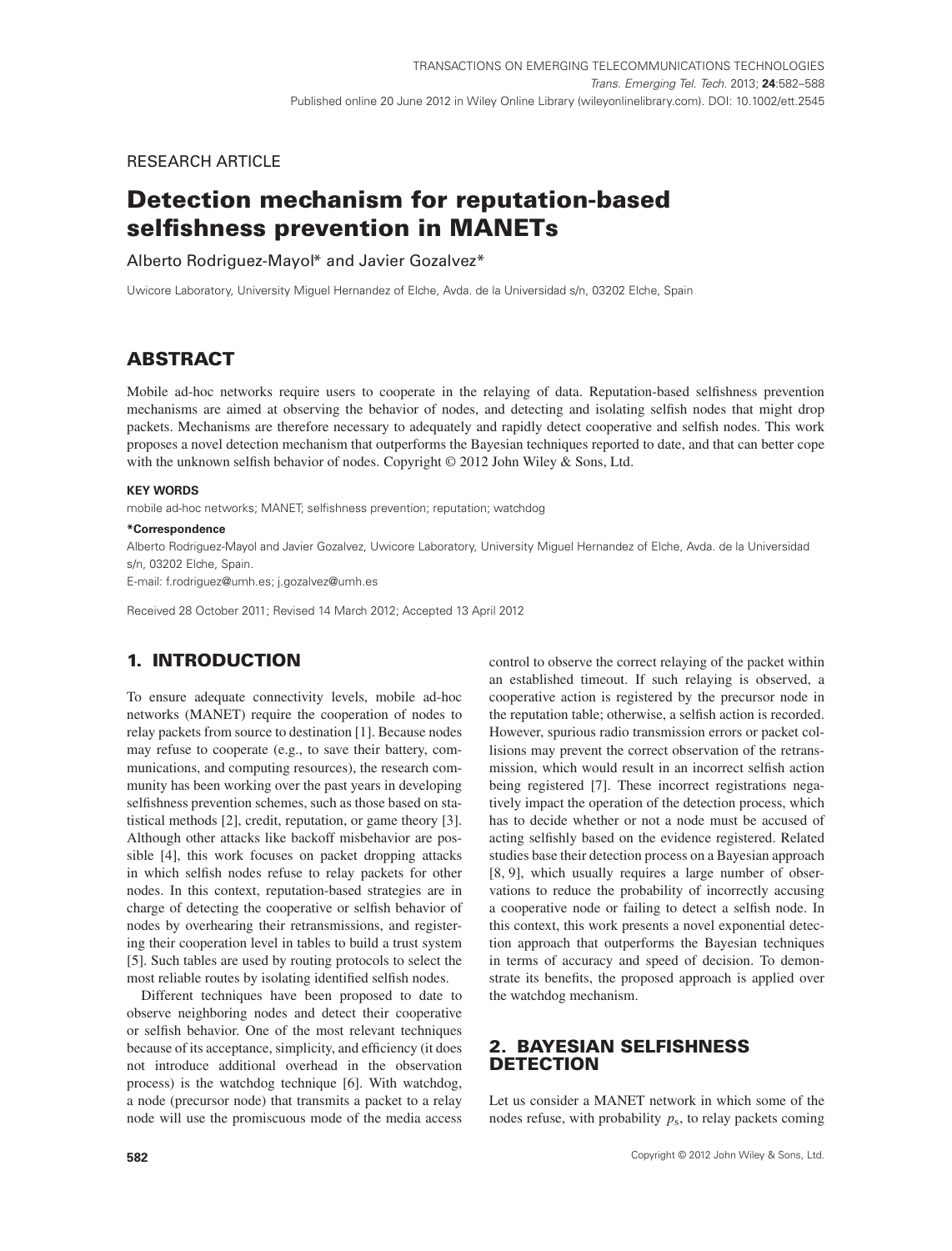from other nodes.  $p_s$  is a random variable with unknown probability density function  $f_{\text{ps}}(x)$ . Let  $p_e$  be the probability of error, that is, the probability that the observation technique mistakes a cooperative action as a selfish one. In watchdog,  $p_e$  is equivalent to the packet error probability because of radio transmission errors and packet collisions. Let  $D$  be the random experiment of the observation of the relaying action with two possible outcomes:  $D = 0$  if a correct relaying is observed,  $D = 1$  otherwise. Two reasons can prevent the precursor node to correctly observe the relaying of a packet: the relay node has discarded it with probability  $p_s$ , or the relaying has gone unnoticed with probability  $(1-p_s)p_e$ . This process is repeated with every transmitted packet conforming a Binomial process  $D_n$  with probability  $p_d$ :

$$
Pr(D = 1) = p_s + (1 - p_s)p_e = p_d \tag{1}
$$

After each new observation it must be determined if a node is acting selfishly ( $p_s > 0$ ). This decision must be accurate to minimize the rate of Incorrect Accusations (*IA*) and of Incorrect No Accusations (*INA*),\* and quick so that the number  $\delta$  of selfish actions before a node is correctly accused of acting selfishly is also minimized.

The most extended detection mechanisms reported in the literature are variants of the Bayesian approach proposed in [8]. It assumes that  $p_s$  follows a Beta distribution Beta $(\alpha, \beta)$ .  $\alpha$  and  $\beta$ , initially equal to one, are incremented whenever a selfish or cooperative behavior is observed respectively. With a large number of observations, the real value of  $p_s$  is approximated by the expected value of  $Beta(\alpha, \beta)$ , which is used as a metric to decide whether a node is acting selfishly. Different Bayesian variants have been proposed based on this procedure. The first one, here referred to as BIW (Bayesian with Infinite Window) [8], defines the metric as  $M_{\text{BIW}}(n, \alpha, l) = \frac{\alpha_n}{n}$  $\begin{bmatrix} n \ge l \end{bmatrix}$ , where  $\alpha_n$  is the number of selfish actions registered in the past  $n$  observations.  $n$  varies between  $l$  and  $N$ , with  $l$  representing the minimum number of observations required before the decision is taken and  $N$  the maximum observations before the connection ends. The second metric, referred to as BFW (Bayesian with Finite Window) and reported in  $[9]$ , takes into account only the last  $l$  observations, and is defined as  $M_{\text{BFW}}(n, \alpha, l) = \frac{\alpha_{n-l,n}}{l}$  $\hat{\mathcal{C}}$  $n \ge l$ . Reference [8] proposes an additional metric, referred to as BDF (Bayesian with Discount Factor), which introduces a discount factor  $u = 1 - (1/l)$ . If s is the outcome of the last observation,  $\alpha$  and  $\beta$  are updated as

$$
\alpha_i := u\alpha_{i-1} + s
$$
  
\n
$$
\beta_i := u\beta_{i-1} + (1-s)
$$
\n(2)

The BDF selfishness metric is then computed as  $M_{\text{BDF}}(n, \alpha, \beta, l) = \frac{\alpha_n}{\alpha_n + \beta_n}$  $\bigg|_{n \geq l}$ . In addition, a BDF metric with finite window (BFWDF) can be defined as  $M_{\text{BFWDF}}(n, \alpha, \beta, l) = \frac{\alpha_{n-l,n}}{\alpha_{n-l,n} + \beta_{n-l,n}}$  $\Big|_{n \geq l}$ .

An adequate operation of the Bayesian detection techniques require the proper selection of its configuration parameters (*l* and  $\tau$ , with  $\tau$  representing the threshold of the metric over which a node is accused of acting selfishly) to maximize the accuracy and speed of the detection process. The optimization of these parameters must take into account the parameters  $f_{\text{ps}}(x)$  and  $p_{\text{e}}$ . While the value of  $p_e$  can be estimated in real time (see, e.g., [10]), the estimation of the  $f_{ps}(x)$  function in a MANET is a difficult task. Additionally, a large number of observations might be needed to obtain an acceptable detection error rate, thereby increasing the number of selfish actions  $\delta$ . To better understand the importance of the  $(\tau, l)$  couple, their influence on the *IA* and *INA* parameters is next analytically derived for the BFW technique. If a large number of experiments are considered, the average *IA* and *INA* rates can be approximated by the probability of a cooperative node being accused of acting selfishly and the probability of a selfish node going undetected. Let the BFW detection method be modeled as a Markov chain process with two states: accusation  $(A)$  and no accusation  $(NA)$ (see Figure 1). It is possible to derive the following expressions for the probability of the initial states  $A_I$  and  $NA_I$ after the minimum mandatory l observations

$$
Pr(NA_l) = \sum_{i=0}^{\lfloor l\tau \rfloor} {l \choose i} p_d^i (1 - p_d)^{l-i}
$$
  
\n
$$
Pr(A_l) = \sum_{i=\lfloor l\tau \rfloor+1}^{l} {l \choose i} p_d^i (1 - p_d)^{l-i}
$$
  
\n
$$
= 1 - Pr(NA_l)
$$
 (3)

where  $\tau$  represents the accusation threshold. These expressions represent the cumulative distribution function (CDF)



**Figure 1.** Markov chain states for the BFW detection process.

<sup>\*</sup>*IA* is defined as the ratio of cooperative nodes incorrectly accused of being selfish and total number of cooperative nodes. *INA* is the ratio of non accused selfish nodes and total number of selfish nodes.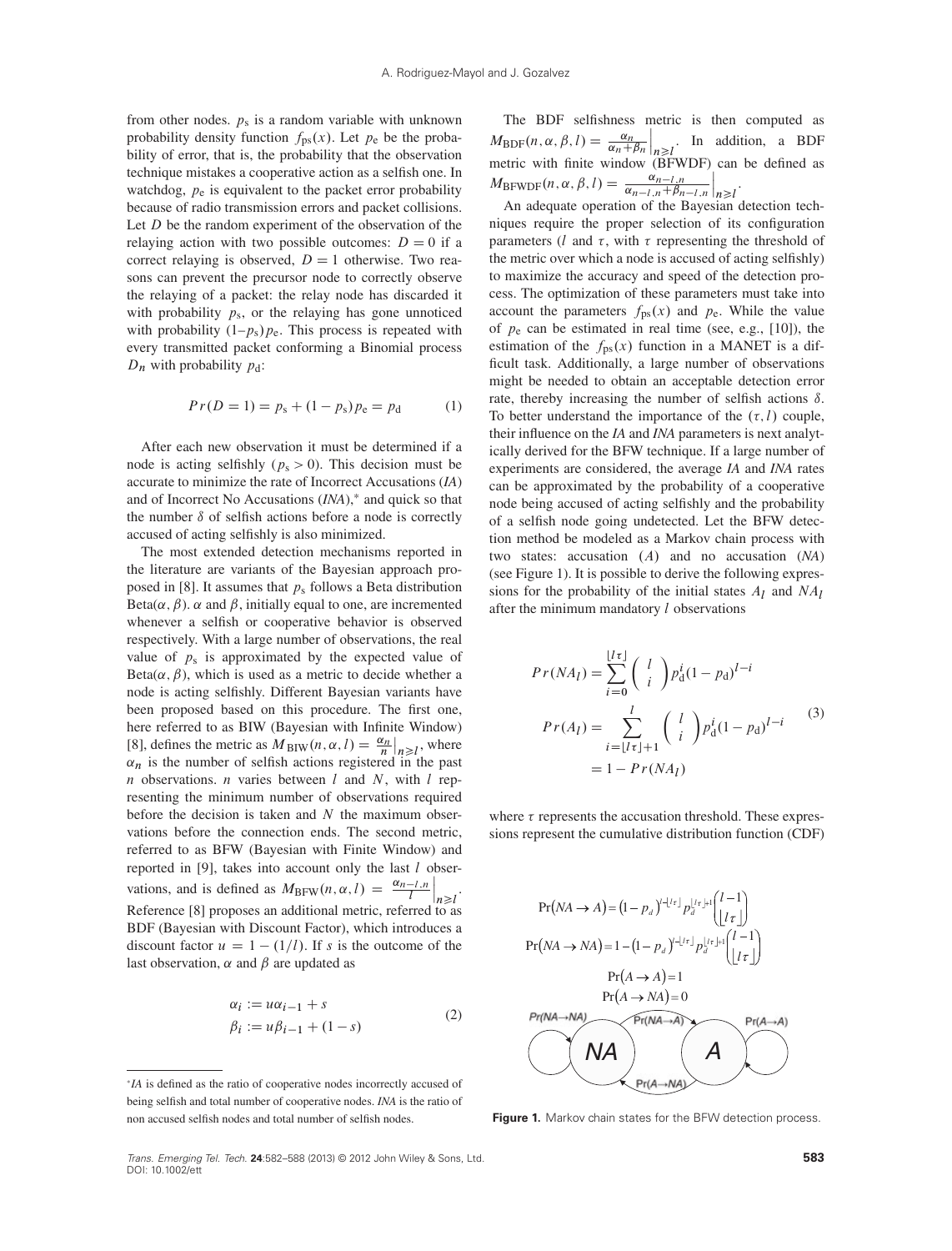of the binomial distribution after  $l$  observations. The transitions between the two states are described by

$$
Pr(NA \rightarrow A) = (1 - p_d)^{l - \lfloor l\tau \rfloor} p_d^{\lfloor l\tau \rfloor + 1} \left( \begin{array}{c} l - 1 \\ \lfloor l\tau \rfloor \end{array} \right)
$$

$$
Pr(NA \rightarrow NA) = 1 - (1 - p_d)^{l - \lfloor l\tau \rfloor} p_d^{\lfloor l\tau \rfloor + 1} \left( \begin{array}{c} l - 1 \\ \lfloor l\tau \rfloor \end{array} \right)
$$

$$
Pr(A \rightarrow A) = 1
$$

$$
Pr(A \rightarrow NA) = 0
$$
(5)

A is an absorbing state because once a node is accused of acting selfishly it will not leave the state. The probability of transition to the accusation state  $Pr(NA \rightarrow A)$  has been calculated using the binomial probability mass function. It can be proved using properties related to Markov chains that after *n* observations  $(n > l)$  the probabilities of NA and A can be expressed as follows:

$$
Pr(A_n) = 1 - Pr(NA_l) Pr(NA \rightarrow NA)^{n-l}
$$
  
Pr(NA\_n) = Pr(NA\_l) Pr(NA \rightarrow NA)^{n-l} (6)

Following (4), (5), and (6), the *IA* and *INA* probabilities are presented next:

$$
Pr(IA) = 1 - F (|I\tau|; l, p_e)
$$
  
 
$$
\times [(1 - f (|I\tau|; l - 1, p_e)) p_e (1 - p_e)]^{n-l}
$$
  

$$
Pr(INA) = F (|I\tau|; l, p_d)
$$
  

$$
\times [(1 - f (|I\tau|; l - 1, p_d)) p_d (1 - p_d)]^{n-l}
$$
  
(7)

where  $F$  and  $f$  represent the Binomial cumulative and mass distribution functions,  $p_d$  and  $p_e$  are defined in (1).

Figure 2 highlights the dependence of the *IA* and *INA* probabilities with regards to the accusation threshold  $\tau$  for



**Figure 2.** *IA* and *INA* as a function of the accusation threshold  $\tau$ . The legend corresponds to different values of  $p_{s}$ .

various probabilities of nodes acting selfishly  $(p_s)$ , and a fixed  $l = 12$  and  $p_e = 0.1$ . A design objective would be to minimize *IA* and *INA*, although the plotted results show that both parameters follow opposite trends when varying  $\tau$ . Moreover, the existing trade-off is narrower for nodes with low  $p_s$ . In fact, if  $p_s$  is larger or equal to 0.2, *IA* and *INA* can be simultaneously minimized at  $\tau = 0.45$ . However,  $\tau$  should be fixed around 0.35 for ps equal to 0.1, and still *IA* and *INA* cannot be reduced below 0.1. *IA* can be reduced by increasing the number of observations  $l$ , although this would also result in an increase of the number of packets dropped by selfish nodes  $(\delta)$  before their selfish behavior is detected and the nodes are isolated. In this context, it is important to highlight that different distributions of ps, unknown *a priori*, and different values of the estimated  $p_e$ , would require different optimal values of  $\tau$  and l, which limits the performance and implementation perspectives of the Bayesian approach.

#### **3. EXPONENTIAL SELFISHNESS DETECTION**

To overcome the limitations of the Bayesian selfishness detection techniques, this paper proposes a novel exponential mechanism. The proposal defines a new metric designed to test after every observation  $D_n$  if the number of selfish actions observed  $\alpha_n$  is likely to have been provoked by a certain error probability of the watchdog technique  $p_e$  (because of radio transmission errors or packet collisions), or by the selfish behavior of the node. In this context, a function is needed to measure the probability that the (null) hypothesis "the observed selfish actions are due to the observation method's inaccuracy" is true. Following the Binomial modeling of the observation process, this paper proposes an exponential function  $F_e$  (8) based on an approximation of the binomial distribution function derived from the Hoeffding inequality [11]

$$
F_e(\alpha; n, p_e) \approx \exp\left(-2\frac{(\Delta - (np_e - \alpha_n))^2}{n}\right)
$$
 (8)

where  $\Delta$  – is defined as

$$
\Delta_{-}(x) = \frac{x - |x|}{2} = \begin{cases} 0 & x \ge 0 \\ x & x < 0 \end{cases}
$$
 (9)

After each observation, the exponential function (8) is computed and its output stored. The proposed Exponential Infinite Window (EIW) metric is then defined as the average of all the stored outputs. On the other hand, the Exponential Finite Window (EFW) metric is computed as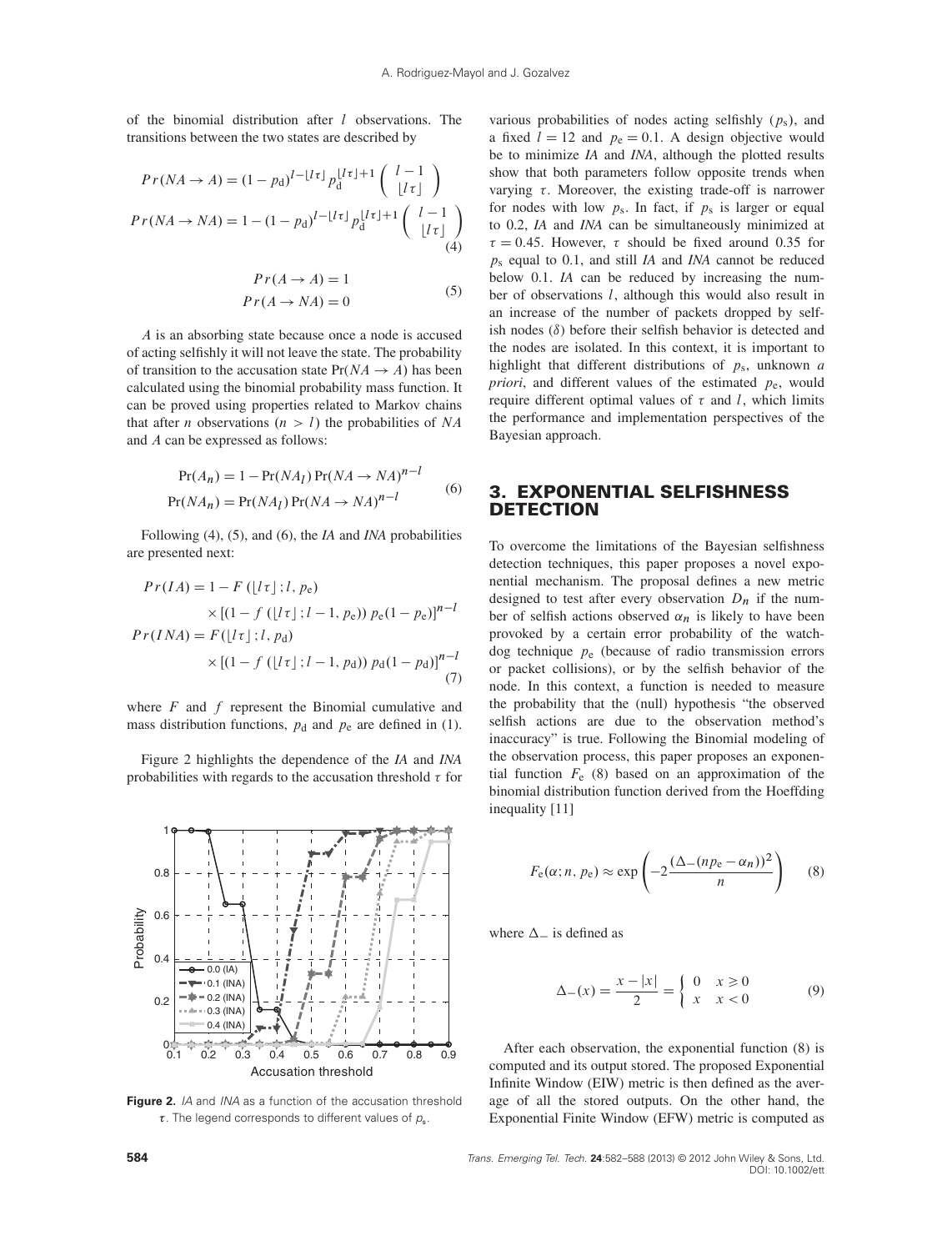the average of the last  $l$  outputs:

$$
M_{\text{EIW}}(n, \alpha, l) = \frac{1}{n} \sum_{i=1}^{n} \exp\left(-2\frac{(\Delta - (i p_{\text{e}} - \alpha_{i}))^{2}}{i}\right)\Big|_{n \ge l}
$$

$$
M_{\text{EFW}}(n, \alpha, l) = \frac{1}{l} \sum_{i=n-l+1}^{n} \exp\left(-2\frac{(\Delta - (i p_{\text{e}} - \alpha_{i}))^{2}}{i}\right)\Big|_{n \ge l}
$$

$$
\times \exp\left(-2\frac{(\Delta - (i p_{\text{e}} - \alpha_{i}))^{2}}{i}\right)\Big|_{n \ge l}
$$
(10)

Differently from the Bayesian approach, the exponential detection proposal accuses a node of acting selfishly when the computed value of the exponential metric falls below the accusation threshold  $\tau$ . In this case, it is important to note that  $\tau$  is not directly related to the distribution of  $p_s$  among the set of nodes and the estimated  $p_e$ . This feature facilitates the selection of an adequate value of  $\tau$ , and improves the implementation perspectives of the exponential proposal. This characteristic is further exhibited through Figures 3(a) and (b), where the solid line curves represent the CDF of the number of



Figure 3. Comparison of the Bayesian and exponential functions for a)  $p_e = 0.1$  and b)  $p_e = 0.2$ .

observed non-relayed packets  $\alpha$  for different values of  $p_s$ . Non-relayed packets are packets that the precursor node observes as "non-relayed" by the relay node as a result of the watchdog's inaccuracy  $(p_e)$  or the relay node's selfishness  $(p_s)$ . The CDF plots the probability that  $\alpha$  stays below a certain level for  $p_s = \{0, 0.1, 0.3\}$  and  $p_e=0.1$  in Figure 3(a) and  $p_e$ =0.2 in Figure 3(b). These CDFs are obtained by using the cumulative distribution function of the binomial distribution for  $p = p_d$  in (1). The dotted line curves represent the Bayesian metric  $(\alpha/n)$  and the expression (8) used in the exponential proposal (10).

Let us suppose that the accusation limit is set to 13 in Figure 3(a) and 23 in Figure 3(b); the accusation limit represents the maximum number of non-relayed packets observed before an accusation is triggered after a certain number of packets is sent. In Figure 3(b), a higher  $p_e$ demands a higher accusation limit because more packets are observed incorrectly as non-relayed and the CDFs are shifted to the right. These accusation limits provide a balance between the *IA* of non-selfish nodes and the *INA* of selfish nodes with  $p_s = 0.1$  and they imply different accusation thresholds  $\tau$  for each of the metrics ( $\tau_{\text{bay}}$  and  $\tau_{\text{exp}}$ in the figures).  $\tau_{\text{bay}}$  and  $\tau_{\text{exp}}$  can be derived as the intersection of the accusation limit and the corresponding function curve. *IA* and *INA* are determined by the intersection of the accusation limit with the CDF for non-selfish nodes and for nodes with  $p_s = 0.1$ , respectively.

It is important to note that in the case of the exponential function,  $\tau_{\text{exp}}$  remains the same for  $p_e = 0.1$  and  $p_e = 0.2$ . This is the case because  $p_e$  is explicitly considered in the exponential function, and thus the function's curve is shifted when  $p_e$  changes. On the other hand,  $\tau_{\text{bay}}$  has to be readjusted with  $p_e$  in Figure 3(b), which highlights the need to determine the optimal  $\tau_{\text{bay}}$  for each  $p_e$ . Another important difference between the Bayesian and exponential approaches is that in the exponential method the metric consists of the average of the last l values of the exponential function in (8), and not just the last one. This is aimed at mitigating the effect in *IA* that may be caused by temporary incorrect observations of packets discarded.

#### **4. PERFORMANCE EVALUATION**

Simulations have been conducted to select the optimal values of the configuration parameters  $(\tau, l)$  for the Bayesian and exponential detection techniques in scenarios with different input parameters  $p_s$ ,  $p_e$ , and N. Iterative simulations based on the binomial detection process were carried out. The total number of experiments guarantees that the obtained results are characterized by a relative error below 0.51%. For each iteration, a sample sequence  $\{\alpha_n\}$  of N observations is computed and evaluated by each of the detection techniques. Each detection mechanism  $m$ indicates that the node is acting selfishly if its metric tests positive in any of the observations  $\alpha_n$  of that sample. An accusation is incorrect if  $p_s = 0$  for that sample, and a nonaccusation is incorrect if  $p_s > 0$ . The average of the *IA*,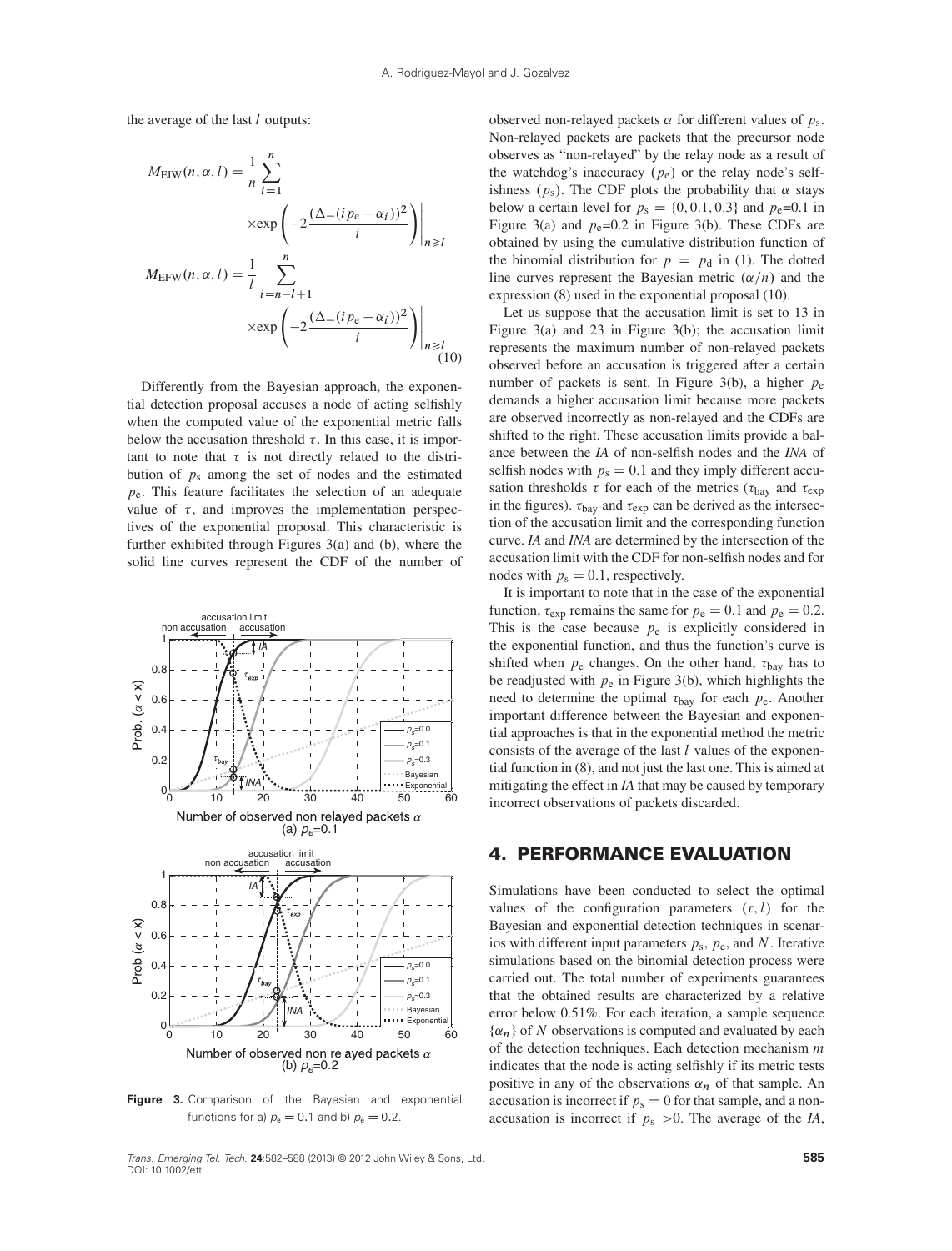*, and*  $\delta$  *parameters is then obtained over all iterations.* Let  $x_i \in \{0.0, 0.1, \ldots, 1.0\}$  with  $i = 1, \ldots, N_{ps}$  be the set of possible discrete values of the parameter  $p_s$  with mass<sup>†</sup> distribution function  $f_{\text{ps}}(x)$  in a set of nodes. N<sub>ps</sub> represents the number of discrete  $p_s$  levels. The average values of  $IA$ ,  $INA$ , and  $\delta$  can then be computed using the proportionality principle

$$
IA(m, f_{\text{ps}}, \tau, l, N, p_{\text{e}}) = f_{\text{ps}}(0.0)
$$
  
\n
$$
\times IA(m, \tau, l, N, p_{\text{e}})
$$
  
\n
$$
INA(m, f_{\text{ps}}, \tau, l, N, p_{\text{e}}) = \sum_{i=2}^{N_{\text{ps}}} f_{\text{ps}}(x_i)
$$
  
\n
$$
\times INA(m, x_i, \tau, l, N, p_{\text{e}})
$$
  
\n
$$
\delta(m, f_{\text{ps}}, \tau, l, N, p_{\text{e}}) = \sum_{i=2}^{N_{\text{ps}}} f_{\text{ps}}(x_i)
$$
  
\n
$$
\times \delta(m, x_i, \tau, l, N, p_{\text{e}})
$$
\n(11)

Next, we define a set of distributions  $f_{\rm ps}^i(x)$  that include two factors that have a major impact in the selection of the techniques' configuration parameters: the proportion of non-selfish nodes  $f_{\text{ps}}(0)$ , and the proportion of selfish nodes with a relatively low but non-null  $p_s$  probability. Taking into account the trade-off between *IA* and *INA,* reducing *IA* should be a priority in a network with a large proportion of non-selfish nodes. On the other hand, detecting selfish nodes with low  $p_s$  is more challenging, because the range of  $\tau$  where *IA* and *INA* can be simultaneously minimized is narrower (see Figure 3). In this case,  $l$  must be increased to compensate the low  $p_s$  nodes' effect. Simulations have then been conducted for 24 different combinations of the proportion of non-selfish nodes  $(f_{\text{ps}}(0) \in \{0.1, 0.2, \ldots, 0.8\})$ , and uniform, linear decreasing and linear increasing functions  $f_{\text{ps}}(x)$  for selfish nodes. A decreasing function represents a network with a larger rate of nodes with low  $p_s$ . *IA*, *INA*, and  $\delta$  are averaged<br>over the set of distributions  $\left\{ f_{ps}^i(x) \right\}_{i=1}^{24}$  and the maximum number of observations  $N$ . The criterion to select the optimum  $(\tau, l)$  for each metric m and  $p_e$  is to minimize the sum of the  $IA$ ,  $INA$ , and  $\delta$  parameters to improve both the accuracy and speed. The set of  $(\tau, l)$  values evaluated were all the possible combinations of  $\tau \in \{0.1, 0.15, \ldots, 0.9\}$  and  $l \in \{3, 6, 12, 24, 48\}$ . The finally selected  $(\tau, l)$  values are shown in Tables I and II. All the Bayesian techniques must adjust the value of  $\tau$  because it must always be higher than the estimated  $p_e$ , but not too high to be able to detect selfish nodes with low  $p_s$ . On the other hand, the exponential mechanisms, and in particular EFW, do not need to adjust  $\tau$ because it is already considered in the exponential function (8). However, it has to be noted that Bayesian techniques

**Table I.**  $\tau$  optimum value.

| $D_e$ | <b>BIW</b> | <b>BFW</b> | <b>BDF</b> | <b>BFWDF</b> | <b>EIW</b> | EFW  |
|-------|------------|------------|------------|--------------|------------|------|
| 0.1   | 0.30       | 0.45       | 0.40       | 0.45         | 0.40       | 0.10 |
| 0.2   | 0.40       | 0.45       | 0.50       | 0.40         | 0.35       | 0.10 |
| 0.3   | 0.45       | 0.55       | 0.50       | 0.65         | 0.35       | 0.10 |
| 0.4   | 0.55       | 0.60       | 0.50       | 0.65         | 0.35       | 0.10 |

Table II. / optimum value.

| $\rho_e$ | <b>BIW</b> | <b>BFW</b> | <b>BDF</b> | <b>BFWDF</b> | <b>EIW</b> | <b>EFW</b> |
|----------|------------|------------|------------|--------------|------------|------------|
| 0.1      | 12         | 12         | 48         | 12           | 3          | З          |
| 0.2      | 12         | 24         | 6          | 48           | 6          | 3          |
| 0.3      | 24         | 24         | 12         | 12           | 6          | 3          |
| 0.4      | 24         | 48         | 48         | 24           | 6          | 3          |

must estimate the value of  $p_e$  to adjust the  $\tau$  parameter, whereas the exponential techniques must estimate the value of  $p_e$  to correctly compute the metric function (8). As a result, the need to estimate  $p_e$  cannot be considered as a drawback of the exponential proposal.

Figure 4 shows the influence of N on the *IA*, *INA*, and  $\delta$  parameters. EFW obtains the best performance in terms of accuracy, especially with regards to *INA*, at a low cost of dropped packets. Figure 4(a) shows that BFW and BFWDF result in a lower *IA* for low values of N, but also in a high *INA* inaccuracy. As expected, increasing the maximum number of observations  $N$  allows the precursor node to better detect selfish nodes in Figure 4(b). This is the case because nodes with a low  $p_s$  are harder to distinguish from cooperative nodes. For this reason, when  $N$  increases, all the techniques are more capable to detect selfish nodes with low  $p_s$ , but also the number of dropped packets  $\delta$  increases in Figure 4(c): more selfish nodes are detected, but they will also have discarded more packets.

The value of  $p_e$  has a strong influence on the selection of the  $(\tau, l)$  parameters for the Bayesian techniques (Tables I and II), and on the accuracy and speed of the detection mechanisms (Figure 5). Figures 5(a) and (b) illustrate the effect of pe on *IA* and *INA*, whereas Figure 5(c) shows its influence in the speed of detection  $\delta$ . The adjustment of the configuration parameters for the Bayesian techniques explains the non-uniform variation of their performance parameters as a function of  $p_e$ . In the case of EFW and EIW, the unique selected  $(\tau, l)$  configuration results in a more uniform behavior of its performance parameters as a function of  $p_e$ . However, an increase of  $p_e$  degrades the accuracy and speed off all the detection mechanisms. It is important to highlight that the depicted results clearly show that EFW achieves the best performance in terms of accuracy, in particular for *INA*, at a lower cost of dropped packets.

The observed differences between the Bayesian and exponential approaches are due to the  $\tau$  parameter and the averaging process in the exponential metric (10). In the

<sup>&</sup>lt;sup>†</sup>For simplicity,  $p_s$  is considered a discrete random variable in this discussion.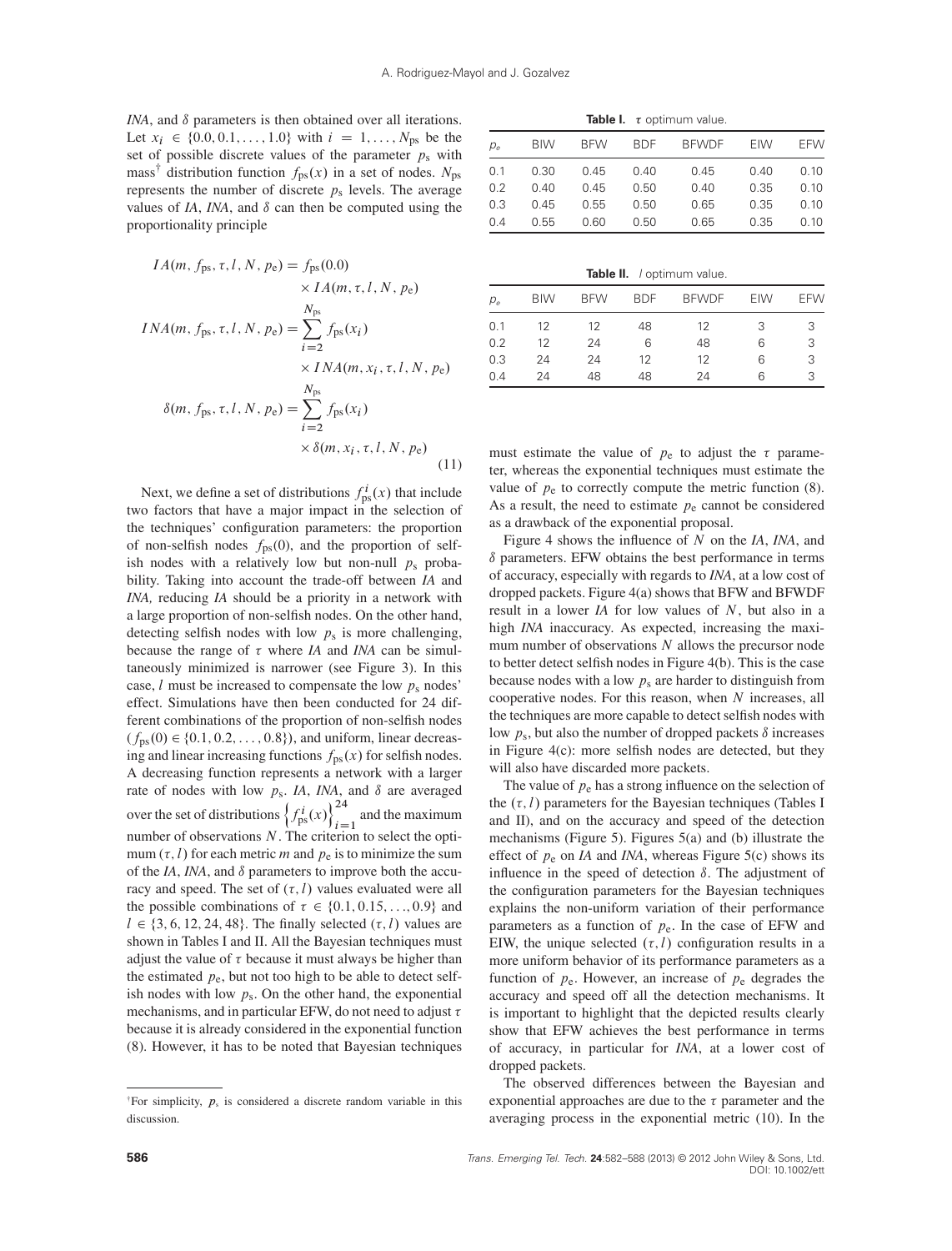



**Figure 5.** (a) IA, (b) INA, and (c)  $\delta$  as a function of  $p_e$ .

number of observations N.

Bayesian approach,  $\tau$  is defined as the maximum acceptable threshold of selfishness. Consequently, increasing its value to reduce *IA* results in that selfish nodes characterized by  $p_s < \tau - p_e$  are hardly detected and *INA* increases. On the other hand,  $\tau$  represents the probability that the node is not acting selfishly in the case of EFW. In this case, reducing  $\tau$  (i.e. requiring a lower likelihood) decreases *IA*, but does not result in that selfish nodes with low  $p_s$  are not detected because  $\tau$  does not refer directly to their selfishness. The higher performance of EFW compared with EIW is due to the fact that EIW averages the outputs of the exponential function (8) for all the observations, including the first observations that may be inaccurate. On the other hand, EFW only considers the last *l* outputs and discards the previous ones.

#### **5. CONCLUSIONS**

Reputation-based selfishness prevention schemes have been proposed to detect and isolate selfish nodes in MANETs. The Bayesian detection techniques reported in the literature are characterized by a trade-off between the accuracy and speed of the detection process. In this context, this work has proposed a novel exponential detection mechanism that explicitly takes into account the probability of incorrect observations before categorizing the behavior of nodes. The conducted study has shown that the exponential proposal outperforms, both in terms of detection accuracy and speed, the Bayesian approach. It has also been shown that the exponential proposal can achieve an optimum performance with the same configuration